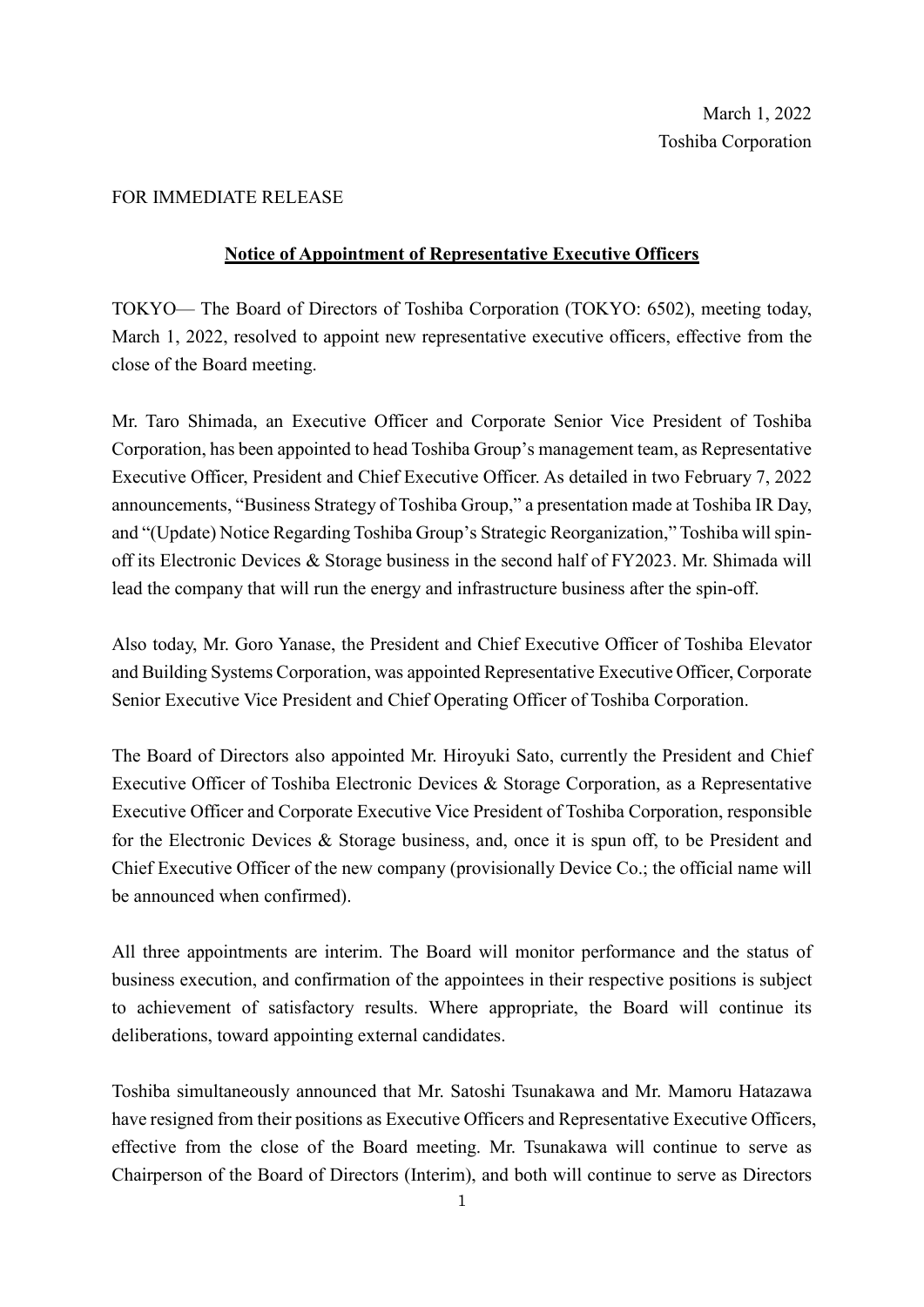of the Company, in which capacity they will monitor and supervise business execution by the Company's Executive Officers.

Toshiba will announce nominees for election to the Board of Directors, to be voted on at Toshiba's Ordinary General Meeting of Shareholders in June 2022, once they have been decided.

- 1. Reason for the change Partial change of the Company's Executive Officers
- 2. Names and titles of new Representative Executive Officers

|    | Name:             | Taro Shimada                                                            |
|----|-------------------|-------------------------------------------------------------------------|
|    | Title:            | Representative Executive Officer,                                       |
|    |                   | President and CEO                                                       |
|    | Effective date of | March 1, 2022                                                           |
|    | appointment:      |                                                                         |
|    | Name:             | Goro Yanase                                                             |
|    | Title:            | Representative Executive Officer,                                       |
|    |                   | Corporate Senior Executive Vice President and COO                       |
|    | Effective date of | March 1, 2022                                                           |
|    | appointment:      |                                                                         |
|    | Name:             | Hiroyuki Sato                                                           |
|    | Title:            | Representative Executive Officer,                                       |
|    |                   | Corporate Executive Vice President                                      |
|    | Effective date of | March 1, 2022                                                           |
|    | appointment:      |                                                                         |
| 3. |                   | Names and titles of Representative Executive Officers who have resigned |
|    | Name:             | Satoshi Tsunakawa                                                       |
|    | Title:            | Representative Executive Officer,                                       |
|    |                   | President and CEO                                                       |
|    | Effective date of | March 1, 2022                                                           |

resignation:

| Name:  | Mamoru Hatazawa                           |
|--------|-------------------------------------------|
| Title: | Representative Executive Officer,         |
|        | Corporate Senior Executive Vice President |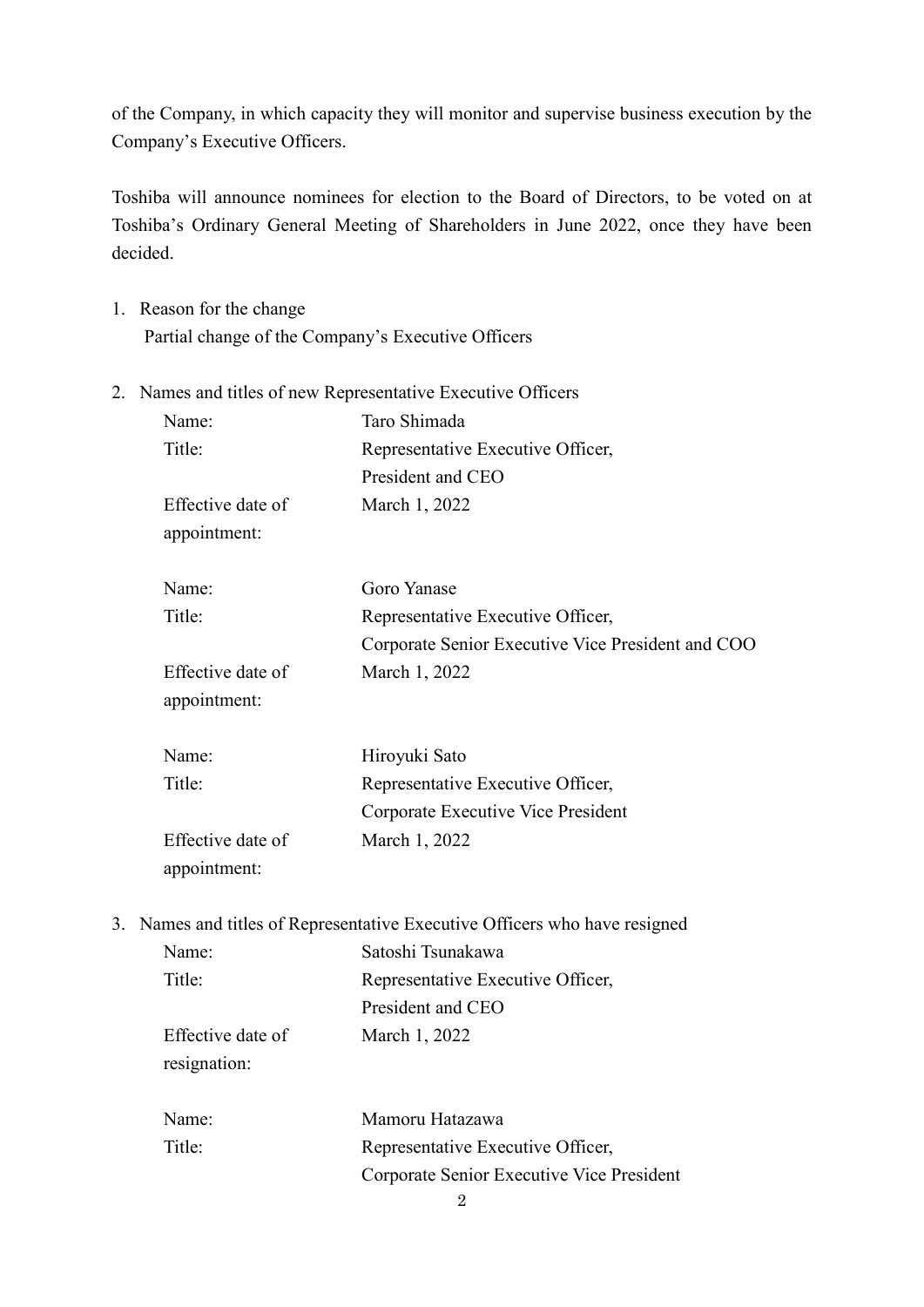| Effective date of | March 1, 2022 |
|-------------------|---------------|
| resignation:      |               |

4. Biography of new Representative Executive Officers

| Taro Shimada         |                                                    |
|----------------------|----------------------------------------------------|
| Toshiba shares held: | 8.7K                                               |
| October 22, 1966     | Born in Japan                                      |
| April 1990           | Joined ShinMaywa Industries, Ltd.                  |
| September 1999       | Joined Structural Dynamics Research Corporation    |
| April 2010           | CEO of Siemens Industry Software Japan             |
|                      | Vice President of Siemens Industry Software U.S.A. |
| September 2015       | Senior Executive Operating Officer, Siemens K.K.   |
|                      | Head of Digital Factory and Process Industries &   |
|                      | Drives Division                                    |
| October 2018         | Joined Toshiba Corporation as Corporate Digital    |
|                      | <b>Business Chief Strategy Officer</b>             |
| April 2019           | <b>Executive Officer, Corporate Vice President</b> |
| October 2019         | Director, Toshiba Digital Solutions Corporation    |
| April 2020           | Executive Officer, Corporate Senior Vice President |
|                      | Director, President and CEO, Toshiba Digital       |
|                      | Solutions Corporation                              |
|                      |                                                    |

Goro Yanase

| Toshiba shares held: | 4.4K                                              |
|----------------------|---------------------------------------------------|
| October 27, 1965     | Born in Japan                                     |
| April 1991           | Joined Toshiba Corporation                        |
| April 2017           | General Manager, Nuclear Energy Systems &         |
|                      | Services Division                                 |
| June 2018            | Director, Toshiba Energy Systems & Solutions      |
|                      | Corporation, General Manager, Nuclear Energy      |
|                      | Systems & Services Division                       |
| April 2019           | Director, Toshiba Energy Systems & Solutions      |
|                      | Corporation, Deputy General Manager, Power        |
|                      | <b>Systems Division</b>                           |
| June 2020            | Representative Director, President & CEO, Toshiba |
|                      | Elevator and Building Systems Corporation         |